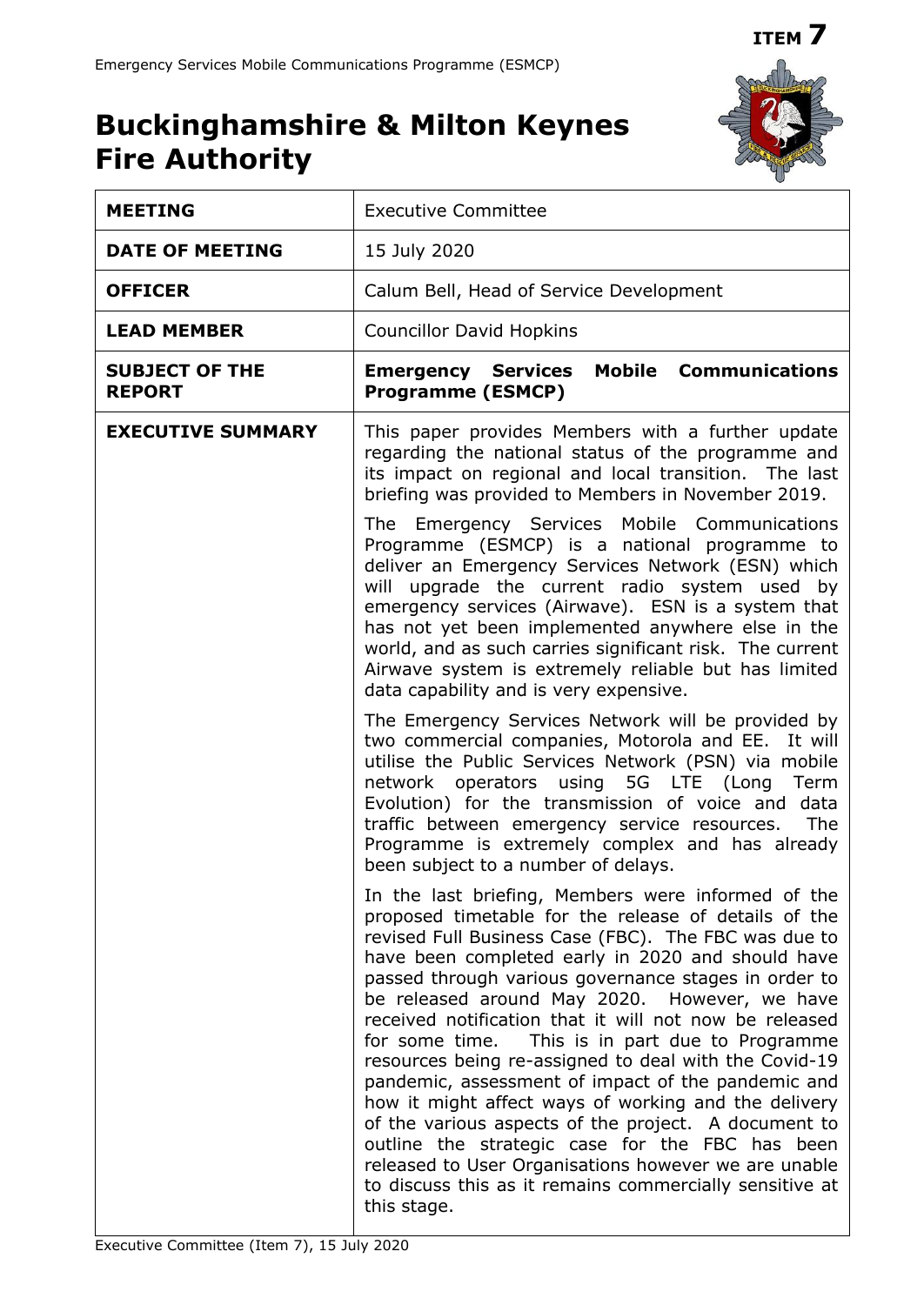|                                         | Members will recall from the last briefing that there<br>was a proposal to transition the Hampshire and Isle of<br>Wight fire services from the South Central region to<br>the South West region. This is due to those services<br>being part of the Networked Fire Control Services<br>Partnership which encompasses the fire services<br>within the South West region. Arrangements are<br>complete to facilitate this move and the financial<br>aspects have now been agreed. A letter has now been<br>submitted to the NFCC leads which has been approved<br>in principal but there remains a process to applied<br>which is likely to take several weeks.                                                                                                                                                              |  |
|-----------------------------------------|-----------------------------------------------------------------------------------------------------------------------------------------------------------------------------------------------------------------------------------------------------------------------------------------------------------------------------------------------------------------------------------------------------------------------------------------------------------------------------------------------------------------------------------------------------------------------------------------------------------------------------------------------------------------------------------------------------------------------------------------------------------------------------------------------------------------------------|--|
| <b>ACTION</b>                           | Noting                                                                                                                                                                                                                                                                                                                                                                                                                                                                                                                                                                                                                                                                                                                                                                                                                      |  |
| <b>RECOMMENDATIONS</b>                  | Members are requested to note the report.                                                                                                                                                                                                                                                                                                                                                                                                                                                                                                                                                                                                                                                                                                                                                                                   |  |
| <b>RISK MANAGEMENT</b>                  | Officers from this Service continue to work closely with<br>our partner fire and rescue services in Thames Valley<br>and with Thames Valley Police, to prepare for the new<br>Emergency Services Network. Regular iterations of<br>the national delivery plan are being received and<br>compared against the regional version. The latest<br>national version released in April 2020 indicates that<br>all Fire Services will have transitioned from the<br>Airwave system onto the ESN by Q4 2024. This would<br>mean that the earliest point at which the Airwave<br>system can be switched off would be Q4 2024,<br>however the official date for this is still December<br>2022.                                                                                                                                        |  |
|                                         | Members will recall from the last briefing that we<br>provided an update regarding the ongoing discussion<br>regarding the provision of a separate Direct Network<br>Service Provider (DNSP) link with Home Office team<br>members. This link would provide BFRS with a direct<br>link into the ESN without having to go through the link<br>established with the Thames Valley Fire Control<br>Service. We had written a further letter to the Central<br>Programme regarding this issue thanking them for<br>their continued engagement with us to produce a<br>potential solution to this issue. We have since received<br>a response from the Programme which has still to<br>provide the assurance that the organisation will not be<br>disadvantage by not having this link so discussions<br>continue at this stage. |  |
|                                         | Officers from the Service will continue to monitor<br>developments from the national Programme<br>and<br>report to Members as appropriate.                                                                                                                                                                                                                                                                                                                                                                                                                                                                                                                                                                                                                                                                                  |  |
| <b>FINANCIAL</b><br><b>IMPLICATIONS</b> | Regional funding continues to be overseen via the<br>South Central Programme Board and service draw<br>down funding to cover the costs of day-to-day delivery<br>of the project.<br>These costs are monitored by the<br>financial lead for the South Central Programme Board,                                                                                                                                                                                                                                                                                                                                                                                                                                                                                                                                               |  |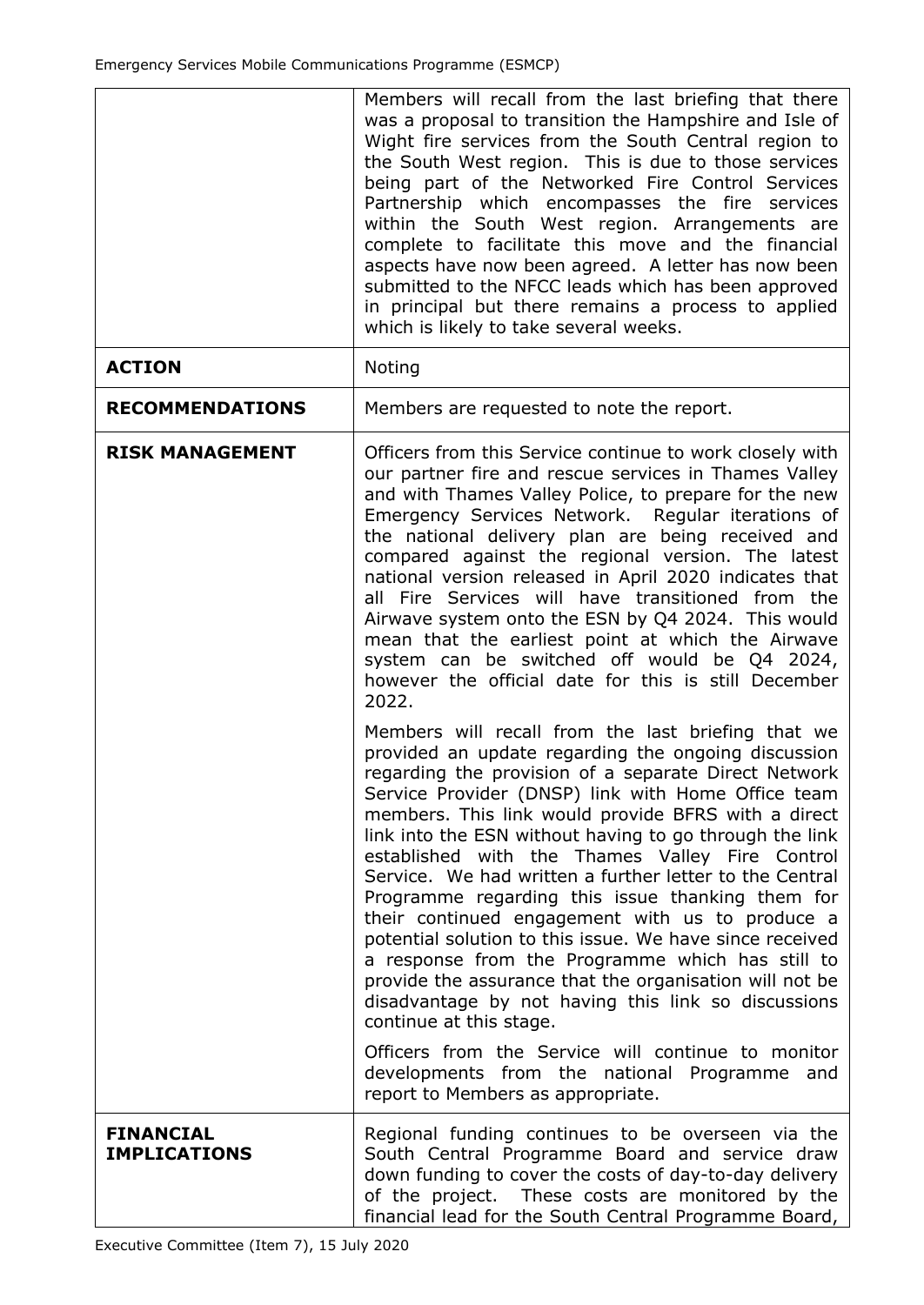|                                                                                   | a role held by the Deputy Director of Finance and<br>Assets in BFRS. The region reports on a quarterly<br>basis regarding the ESMCP transition grant funding.                                                                                                                                                                                                                                                                       |  |
|-----------------------------------------------------------------------------------|-------------------------------------------------------------------------------------------------------------------------------------------------------------------------------------------------------------------------------------------------------------------------------------------------------------------------------------------------------------------------------------------------------------------------------------|--|
| <b>LEGAL IMPLICATIONS</b>                                                         | Buckinghamshire Fire and Rescue Service<br>have<br>already signed up to the principles of the ESN.<br>Officers will continue to monitor the progress of the<br>Programme closely and will provide challenge to the<br>process where it is felt necessary.                                                                                                                                                                           |  |
| <b>CONSISTENCY WITH</b><br>THE PRINCIPLES OF<br>THE DUTY TO<br><b>COLLABORATE</b> | This Authority remains an active participant of the<br>South Central Transition Delivery arrangements. The<br>governance and delivery models have now been<br>established and Buckinghamshire Fire and Rescue<br>Service officers are involved at each level.<br>The<br>principle has been adopted that information is shared<br>across all five services and where appropriate, joint<br>responses to work requests are submitted. |  |
|                                                                                   | The Head of Service Development is the Vice Chair of<br>the Regional Strategic Board and is also the Fire<br>representative on the equivalent Police Board.                                                                                                                                                                                                                                                                         |  |
|                                                                                   | Funding awards have been pooled centrally, and<br>Buckinghamshire Fire and Rescue Service are now<br>acting as treasurers for the region.                                                                                                                                                                                                                                                                                           |  |
| <b>HEALTH AND SAFETY</b>                                                          | There are no health and safety implications perceived<br>at this time. There is constant review of this and any<br>issues that may arise in the future will be referred.                                                                                                                                                                                                                                                            |  |
| <b>EQUALITY AND</b><br><b>DIVERSITY</b>                                           | There have been no equality and diversity implications<br>identified to date. As the programme progresses,<br>further information, and a confirmed plan become<br>available, then an Integrated Impact Assessment will<br>be completed.                                                                                                                                                                                             |  |
| <b>USE OF RESOURCES</b>                                                           | As stated in previous updates to Members, the<br>organisation's Programme Manager is the Project<br>Manager for ESMCP delivery.                                                                                                                                                                                                                                                                                                     |  |
|                                                                                   | The Area Commander Service Development is the<br>Senior User for this Authority and is Vice Chair of the<br>South Central Steering Group.                                                                                                                                                                                                                                                                                           |  |
| <b>PROVENANCE SECTION</b>                                                         | <b>Background</b>                                                                                                                                                                                                                                                                                                                                                                                                                   |  |
| &<br><b>BACKGROUND PAPERS</b>                                                     | ESMCP is the programme, which will provide the next<br>generation of mobile communications for emergency<br>services and will replace the Airwave Tetra network<br>introduced to fire services in 2009.                                                                                                                                                                                                                             |  |
|                                                                                   | The Programme is considered to be ground breaking<br>and innovative and is designed to improve the<br>integration of emergency services communications by<br>taking advantage of 4G communications developments<br>and by reducing costs to user organisations.                                                                                                                                                                     |  |
|                                                                                   | The current national Airwave contracts have been                                                                                                                                                                                                                                                                                                                                                                                    |  |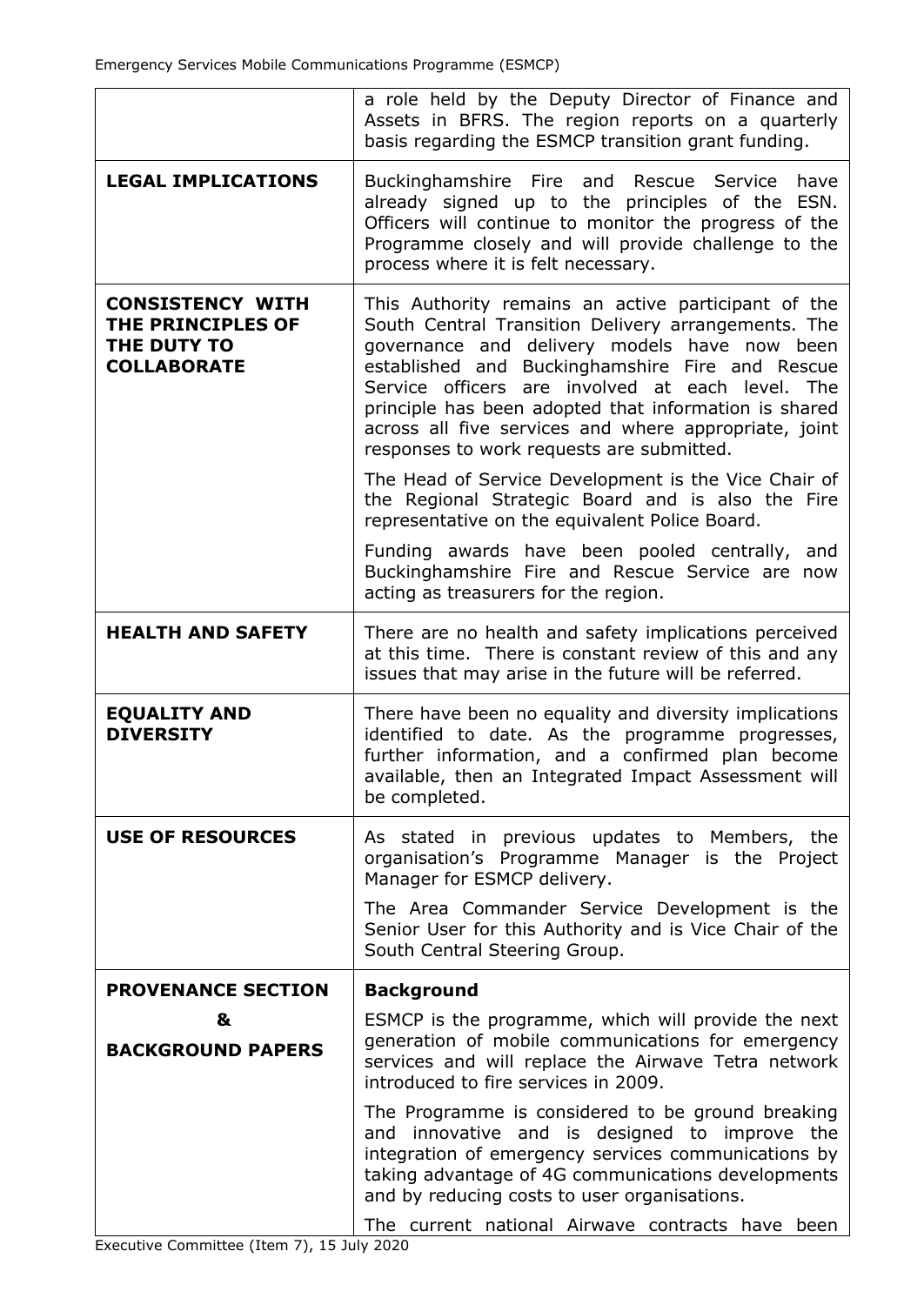|                          | extended and are now due to be terminated at the end<br>of December 2022.                                                                                                                                                                                     |  |
|--------------------------|---------------------------------------------------------------------------------------------------------------------------------------------------------------------------------------------------------------------------------------------------------------|--|
|                          | The period of transition for the South Central Region<br>originally planned to take place between<br>was<br>November 2017 and November 2018. These dates are<br>have been reviewed and a revised plan is due to be<br>released following the Programme reset. |  |
|                          | <b>Provenance</b>                                                                                                                                                                                                                                             |  |
|                          | <b>ESMCP Update March 2019</b>                                                                                                                                                                                                                                |  |
|                          | <b>ESMCP Update July 2019</b>                                                                                                                                                                                                                                 |  |
|                          | <b>ESMCP Update November 2019</b>                                                                                                                                                                                                                             |  |
| <b>APPENDICES</b>        | Appendix A: ESMCP Highlight report                                                                                                                                                                                                                            |  |
| <b>TIME REQUIRED</b>     | 10 minutes                                                                                                                                                                                                                                                    |  |
| <b>REPORT ORIGINATOR</b> | Marie Crothers - Programme Manager                                                                                                                                                                                                                            |  |
| <b>AND CONTACT</b>       | mcrothers@bucksfire.gov.uk                                                                                                                                                                                                                                    |  |
|                          | 01296 744430 / 07765 001907                                                                                                                                                                                                                                   |  |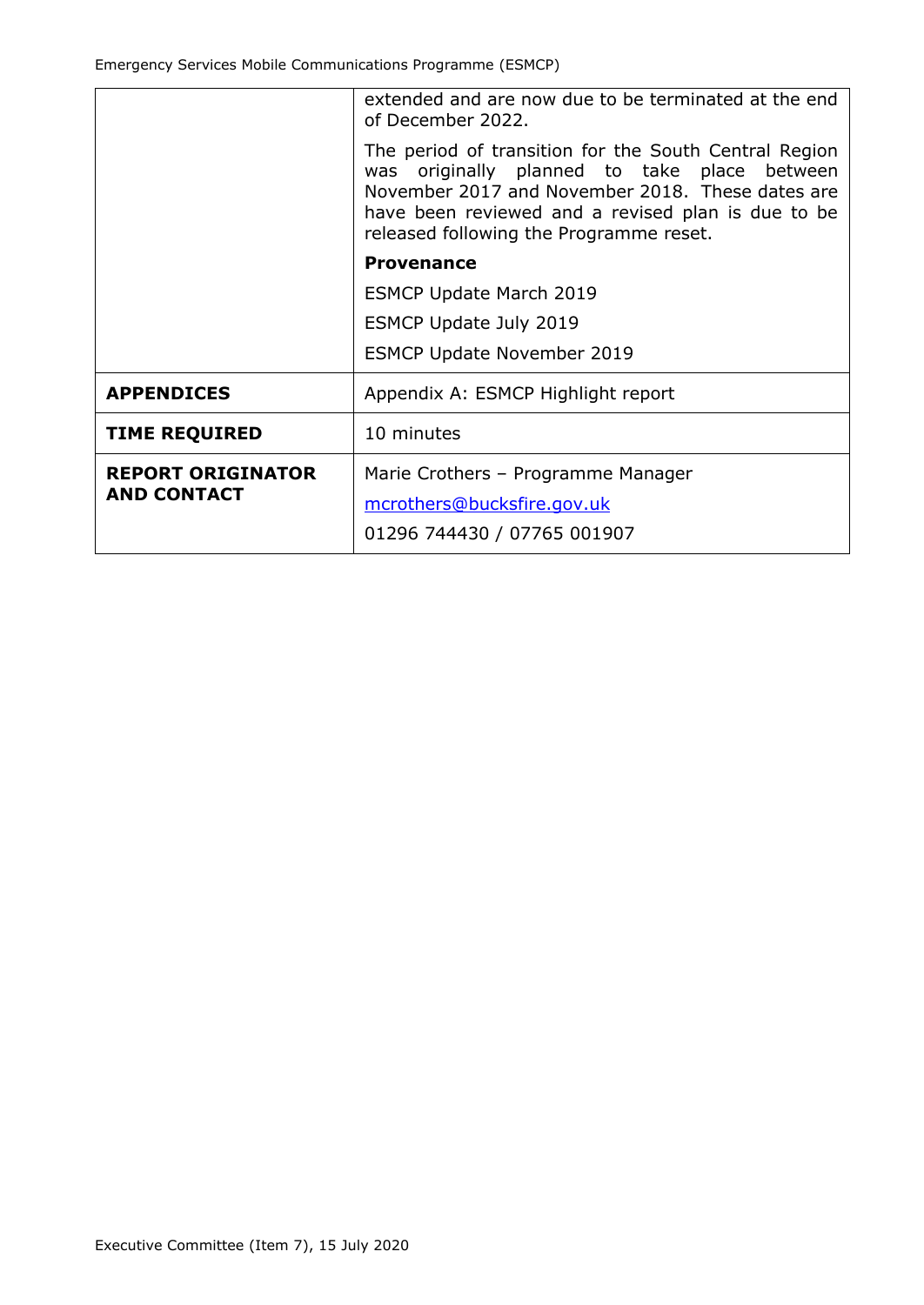## **Emergency Services Mobile Communications Programme**



## **Summary – Period dated: April 2020 – June 2020**

## *Update*

- **South Central Governance**  Formal letter has been submitted to the Central Programme requesting approval for the Hants & IOW services to transfer to the South West region. The NFCC leads have indicated that they are comfortable with this move, however there is a process to go through which is likely to take some weeks. The finances for the move have been agreed between both regions but requires sign-off at Programme level.
- **Full Business Case**  still yet to be released we have received notification that the transition of the FBC through the governance process has been delayed due to the Covid-19 pandemic and re-allocation of resources centrally. A document outlining the strategic case for ESN has been released to Programme Team members and its content is currently being reviewed. It cannot be released at this stage as much of it is deemed commercially sensitive.
- **National Plan** The latest iteration was released in April 2020. – this version shows the planned date at which all Capita system Control Rooms which will be ESN ready is set at Q2 2023 and that all Fire Services will have completed transition by Q4 2024. However the current date for the switch off of the Airwave system officially remains at December 2022.

The latest plan shows the earliest possible date for Airwave switch off as being Q4 2024 however this has not officially confirmed at this stage. The continued preference for Thames Valley officers is that all TV Services have completed transition 12 months prior to the confirmed Airwave cut-off date.

*Appendix A*

**DNSP** – the question of whether BFRS will require its own DNSP link to access ESN in order to manage devices has yet to be resolved.

There has been little movement regarding this matter due to the Covid-19 pandemic however this will be addressed within the next period.

**Finance** – We have recently received notification from the Home Office Fire and Resilience Directorate confirming the roles and expenditure in relation to grant funding they will accept for the year 2020/21. Some minor adjustments were proposed , taking into account the move of the Hants and IOW services to the South West Region. These changes have been approved at Programme level as the region costs will remain within the funding envelope.